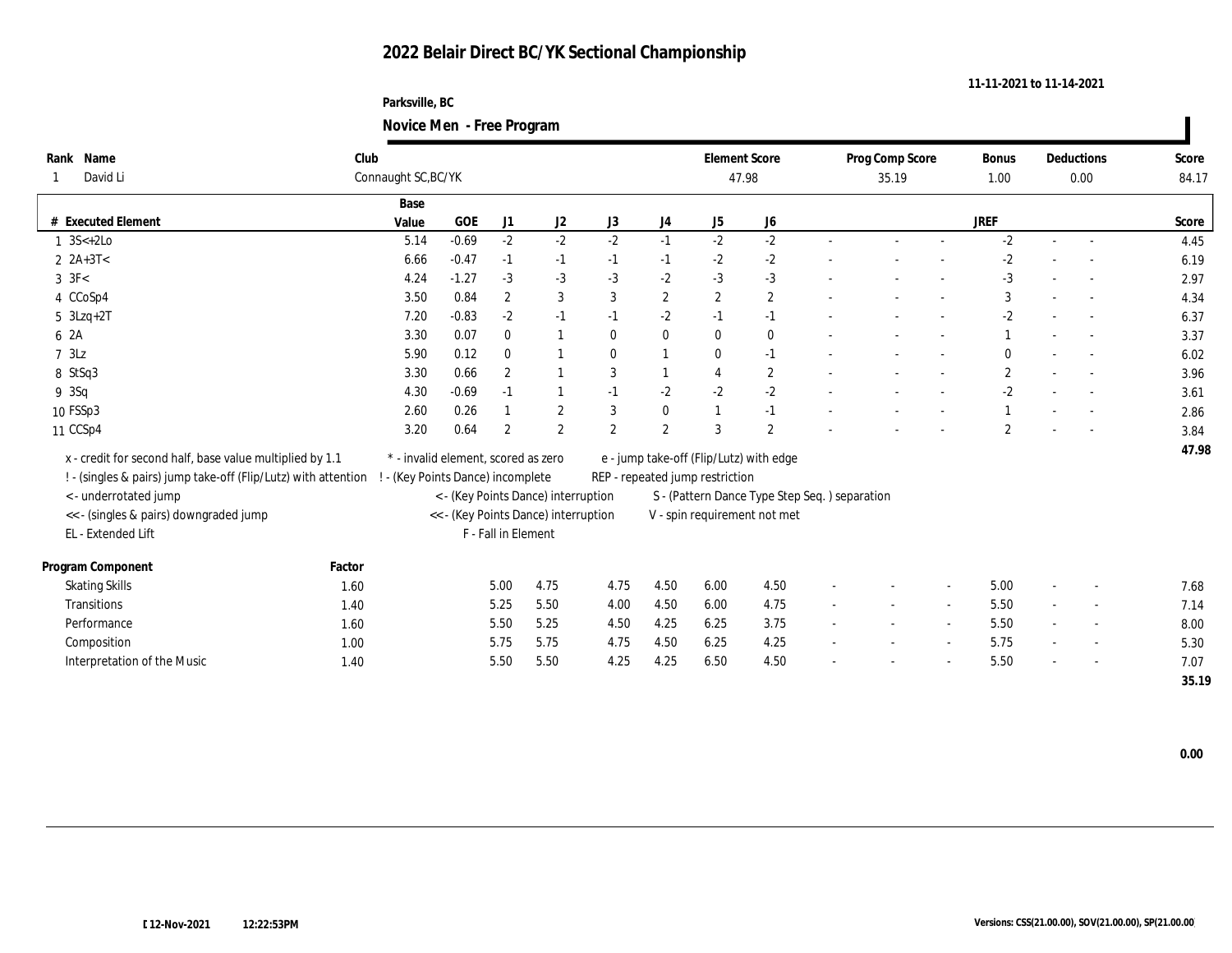### **Parksville, BC Novice Men - Free Program**

|              |                                                                |                     |                                      |                     | $\mathbf{\mathcal{C}}$              |                  |              |                                 |                                               |                          |                 |                          |                |        |            |       |
|--------------|----------------------------------------------------------------|---------------------|--------------------------------------|---------------------|-------------------------------------|------------------|--------------|---------------------------------|-----------------------------------------------|--------------------------|-----------------|--------------------------|----------------|--------|------------|-------|
|              | Rank Name                                                      | Club                |                                      |                     |                                     |                  |              |                                 | <b>Element Score</b>                          |                          | Prog Comp Score |                          | Bonus          |        | Deductions | Score |
| $\mathbf{2}$ | Neo Tran                                                       | Connaught SC, BC/YK |                                      |                     |                                     |                  |              |                                 | 35.00                                         |                          | 32.74           |                          | 0.00           |        | 0.00       | 67.74 |
|              |                                                                | Base                |                                      |                     |                                     |                  |              |                                 |                                               |                          |                 |                          |                |        |            |       |
| #            | <b>Executed Element</b>                                        | Value               | GOE                                  | J1                  | J2                                  | J3               | J4           | ${\rm J}5$                      | J6                                            |                          |                 |                          | <b>JREF</b>    |        |            | Score |
| 1 3 S        |                                                                | 4.30                | 0.09                                 | $\bf{0}$            | $\bf{0}$                            |                  | $\mathbf{1}$ | $\mathbf{0}$                    | $\mathbf{0}$                                  |                          |                 | $\sim$                   | $\Omega$       | $\sim$ |            | 4.39  |
| $2$ $2$ Lz   |                                                                | 2.10                | $-1.05$                              | $-5$                | $-5$                                | $-5$             | $-5$         | $-5$                            | $-5$                                          |                          |                 |                          | -4             |        |            | 1.05  |
|              | $3 \text{ k}$                                                  | 1.70                | $-0.48$                              | $-4$                | $-3$                                | $-2$             | $-3$         | $-3$                            | $-3$                                          |                          |                 |                          | $-2$           |        |            | 1.22  |
|              | 4 FSSp4                                                        | 3.00                | 0.42                                 | $\boldsymbol{2}$    |                                     | $\boldsymbol{2}$ | $\mathbf{1}$ | $\overline{1}$                  | 1                                             |                          |                 |                          | $\overline{c}$ |        |            | 3.42  |
|              | $5 \quad 2A+1Eu+2S$                                            | 5.10                | 0.13                                 | $\bf{0}$            | $\bf{0}$                            | $\boldsymbol{2}$ | $\mathbf{1}$ | $\mathbf{0}$                    | $\bf{0}$                                      |                          |                 |                          |                |        |            | 5.23  |
| 6 3T         |                                                                | 4.20                | $-1.60$                              | $-4$                | $-4$                                | $-4$             | $-4$         | $-4$                            | $-3$                                          |                          |                 |                          | $-2$           |        |            | 2.60  |
| 7 2A         |                                                                | 3.30                | 0.33                                 | $\bf{0}$            | $\sqrt{2}$                          | $\boldsymbol{2}$ | $\mathbf{1}$ | $\mathbf{0}$                    | $\mathbf{1}$                                  |                          |                 | $\sim$                   |                | $\sim$ | $\sim$     | 3.63  |
|              | 8 CCoSp3                                                       | 3.00                | 0.12                                 |                     |                                     | $\bf{0}$         | $\bf{0}$     |                                 | $\bf{0}$                                      |                          |                 | $\overline{\phantom{a}}$ | $\Omega$       |        |            | 3.12  |
|              | 9 StSq3                                                        | 3.30                | 0.40                                 |                     | $\boldsymbol{2}$                    |                  | $\mathbf{1}$ |                                 | $\sqrt{2}$                                    |                          |                 |                          |                |        |            | 3.70  |
|              | $10 2Lz + 2T$                                                  | 3.40                | 0.00                                 | $\mathbf{0}$        | $\bf{0}$                            | $\mathbf{0}$     | $\bf{0}$     | $\mathbf{0}$                    | $\bf{0}$                                      |                          |                 |                          | $\mathbf{0}$   |        |            | 3.40  |
|              | 11 FCCoSp3                                                     | 3.00                | 0.24                                 |                     |                                     | $\mathbf{0}$     |              |                                 | $\mathbf{0}$                                  |                          |                 |                          | $\overline{2}$ |        |            | 3.24  |
|              | x - credit for second half, base value multiplied by 1.1       |                     | * - invalid element, scored as zero  |                     |                                     |                  |              |                                 | e - jump take-off (Flip/Lutz) with edge       |                          |                 |                          |                |        |            | 35.00 |
|              | ! - (singles & pairs) jump take-off (Flip/Lutz) with attention |                     | - (Key Points Dance) incomplete      |                     |                                     |                  |              | REP - repeated jump restriction |                                               |                          |                 |                          |                |        |            |       |
|              | <- underrotated jump                                           |                     |                                      |                     | < - (Key Points Dance) interruption |                  |              |                                 | S - (Pattern Dance Type Step Seq.) separation |                          |                 |                          |                |        |            |       |
|              | << - (singles & pairs) downgraded jump                         |                     | << - (Key Points Dance) interruption |                     |                                     |                  |              |                                 | V - spin requirement not met                  |                          |                 |                          |                |        |            |       |
|              | EL - Extended Lift                                             |                     |                                      | F - Fall in Element |                                     |                  |              |                                 |                                               |                          |                 |                          |                |        |            |       |
|              |                                                                |                     |                                      |                     |                                     |                  |              |                                 |                                               |                          |                 |                          |                |        |            |       |
|              | Program Component                                              | Factor              |                                      |                     |                                     |                  |              |                                 |                                               |                          |                 |                          |                |        |            |       |
|              | <b>Skating Skills</b>                                          | 1.60                |                                      | 4.75                | 4.50                                | 4.25             | 4.25         | 5.00                            | 4.50                                          |                          |                 |                          | 4.75           |        |            | 7.28  |
|              | Transitions                                                    | 1.40                |                                      | 4.75                | 5.00                                | 3.75             | 4.50         | 5.00                            | 4.00                                          |                          |                 | $\sim$                   | 4.75           |        |            | 6.44  |
|              | Performance                                                    | 1.60                |                                      | 5.00                | 5.00                                | 3.75             | 4.00         | 5.25                            | 4.00                                          |                          |                 | $\sim$                   | 5.00           |        | $\sim$     | 7.36  |
|              | Composition                                                    | 1.00                |                                      | 5.00                | 5.25                                | 4.00             | 4.50         | 5.00                            | 4.25                                          | $\overline{\phantom{a}}$ |                 | $\sim$                   | 5.25           | $\sim$ |            | 4.80  |
|              | Interpretation of the Music                                    | 1.40                |                                      | 5.00                | 5.25                                | 4.50             | 4.50         | 5.25                            | 4.25                                          |                          |                 |                          | 5.25           |        |            | 6.86  |
|              |                                                                |                     |                                      |                     |                                     |                  |              |                                 |                                               |                          |                 |                          |                |        |            | 32.74 |

 $\blacksquare$ 

**11-11-2021 to 11-14-2021**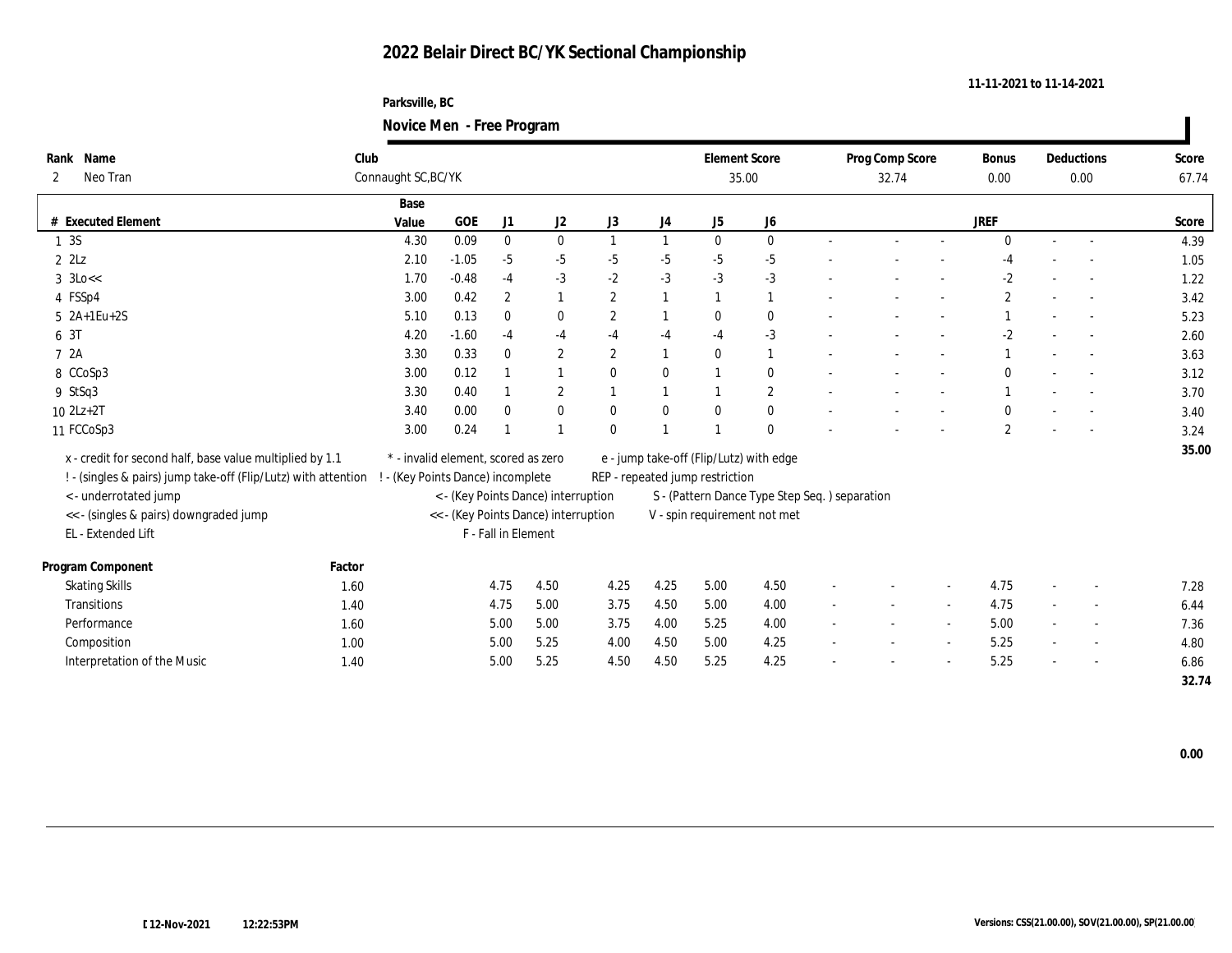### **Parksville, BC Novice Men - Free Program**

| Name<br>Rank                                                   | Club   |                                                                          |            |                     |                  |              |          | <b>Element Score</b>                                                             |                              |                          | Prog Comp Score          |        | Bonus        |        | Deductions               | Score |
|----------------------------------------------------------------|--------|--------------------------------------------------------------------------|------------|---------------------|------------------|--------------|----------|----------------------------------------------------------------------------------|------------------------------|--------------------------|--------------------------|--------|--------------|--------|--------------------------|-------|
| Tehryn Lee<br>3                                                |        | Connaught SC, BC/YK                                                      |            |                     |                  |              | 26.19    |                                                                                  |                              |                          | 30.98                    | 0.00   | 1.00         |        | 56.17                    |       |
|                                                                |        | Base                                                                     |            |                     |                  |              |          |                                                                                  |                              |                          |                          |        |              |        |                          |       |
| # Executed Element                                             |        | Value                                                                    | <b>GOE</b> | J1                  | J2               | J3           | J4       | ${\rm J}5$                                                                       | J <sub>6</sub>               |                          |                          |        | <b>JREF</b>  |        |                          | Score |
| $1 \text{ } 3 \text{Lo} <<$                                    |        | 1.70                                                                     | $-0.85$    | $-5$                | $-5$             | $-5$         | $-5$     | $-5$                                                                             | $-5$                         |                          | $\overline{\phantom{a}}$ | $\sim$ | $-5$         | $\sim$ | $\sim$                   | 0.85  |
| $2 \; 2A+1T$                                                   |        | 3.70                                                                     | $-0.33$    | $-1$                | $-1$             | $-1$         | $-1$     | $-1$                                                                             | $\bf{0}$                     |                          |                          |        |              |        |                          | 3.37  |
| $3$ 3S $<<$                                                    |        | 1.30                                                                     | $-0.65$    | $-5$                | $-5$             | $-5$         | $-5$     | $-5$                                                                             | $-5$                         |                          |                          |        | $-5$         |        |                          | 0.65  |
| 4 2A                                                           |        | 3.30                                                                     | 0.00       | $\mathbf{0}$        | $\bf{0}$         | $-1$         | $\bf{0}$ | $\bf{0}$                                                                         | $\bf{0}$                     |                          |                          |        | $\bf{0}$     |        |                          | 3.30  |
| 5 FCCoSp3                                                      |        | 3.00                                                                     | 0.06       | $\mathbf{0}$        |                  | $\mathbf{0}$ |          | $-2$                                                                             | $\bf{0}$                     |                          |                          |        | $\mathbf{0}$ |        |                          | 3.06  |
| 6 StSq4                                                        |        | 3.90                                                                     | 0.70       | 3                   | $\boldsymbol{2}$ |              |          |                                                                                  | $\mathbf{2}$                 |                          |                          |        | 3            |        |                          | 4.60  |
| 7 FSSp3                                                        |        | 2.60                                                                     | 0.16       | $\bf{0}$            | $\boldsymbol{0}$ |              |          | $\bf{0}$                                                                         | $\overline{1}$               |                          |                          |        |              |        |                          | 2.76  |
| 8 2Lz                                                          |        | 2.10                                                                     | $-0.63$    | $-3$                | $-3$             | $-3$         | $-3$     | $-3$                                                                             | $-3$                         |                          |                          |        | $-2$         |        |                          | 1.47  |
| $9 \t2Lz+2T$                                                   |        | 3.40                                                                     | $-0.63$    | $-3$                | $-3$             | $-4$         | $-3$     | $-3$                                                                             | $\text{-}3$                  |                          |                          |        | $-3$         |        |                          | 2.77  |
| 102F(e)                                                        |        | 1.44                                                                     | $-0.58$    | $-4$                | $-5$             | $-5$         | $-3$     | $-4$                                                                             | $-3$                         |                          |                          |        | $-4$         |        |                          | 0.86  |
| 11 CCoSp2                                                      |        | 2.50                                                                     | 0.00       | $\theta$            | $\boldsymbol{0}$ |              | $\bf{0}$ | $-1$                                                                             | $\mathbf{0}$                 |                          |                          |        | $\bf{0}$     |        |                          | 2.50  |
| x - credit for second half, base value multiplied by 1.1       |        | * - invalid element, scored as zero                                      |            |                     |                  |              |          | e - jump take-off (Flip/Lutz) with edge                                          |                              |                          |                          |        |              |        |                          | 26.19 |
| ! - (singles & pairs) jump take-off (Flip/Lutz) with attention |        |                                                                          |            |                     |                  |              |          |                                                                                  |                              |                          |                          |        |              |        |                          |       |
| <- underrotated jump                                           |        | ! - (Key Points Dance) incomplete<br>< - (Key Points Dance) interruption |            |                     |                  |              |          | REP - repeated jump restriction<br>S - (Pattern Dance Type Step Seq.) separation |                              |                          |                          |        |              |        |                          |       |
| << - (singles & pairs) downgraded jump                         |        | << - (Key Points Dance) interruption                                     |            |                     |                  |              |          |                                                                                  | V - spin requirement not met |                          |                          |        |              |        |                          |       |
| EL - Extended Lift                                             |        |                                                                          |            | F - Fall in Element |                  |              |          |                                                                                  |                              |                          |                          |        |              |        |                          |       |
|                                                                |        |                                                                          |            |                     |                  |              |          |                                                                                  |                              |                          |                          |        |              |        |                          |       |
| Program Component                                              | Factor |                                                                          |            |                     |                  |              |          |                                                                                  |                              |                          |                          |        |              |        |                          |       |
| <b>Skating Skills</b>                                          | 1.60   |                                                                          |            | 4.50                | 4.50             | 4.00         | 4.25     | 4.50                                                                             | 4.25                         |                          |                          |        | 4.50         | $\sim$ |                          | 7.04  |
| Transitions                                                    | 1.40   |                                                                          |            | 5.00                | 4.75             | 3.50         | 4.50     | 4.25                                                                             | 4.00                         |                          |                          |        | 4.75         |        |                          | 6.23  |
| Performance                                                    | 1.60   |                                                                          |            | 5.00                | 4.25             | 3.75         | 4.00     | 4.00                                                                             | 3.25                         | $\overline{\phantom{a}}$ |                          | $\sim$ | 5.00         | $\sim$ |                          | 6.72  |
| Composition                                                    | 1.00   |                                                                          |            | 5.00                | 5.00             | 3.50         | 4.25     | 4.25                                                                             | 4.25                         |                          |                          | $\sim$ | 5.50         |        | $\overline{\phantom{a}}$ | 4.55  |
| Interpretation of the Music                                    | 1.40   |                                                                          |            | 5.25                | 4.75             | 3.50         | 4.25     | 4.50                                                                             | 4.25                         |                          |                          |        | 5.25         |        |                          | 6.44  |
|                                                                |        |                                                                          |            |                     |                  |              |          |                                                                                  |                              |                          |                          |        |              |        |                          | 30.98 |

2 Fall(s) factor (0.5) **1.00**

 $\blacksquare$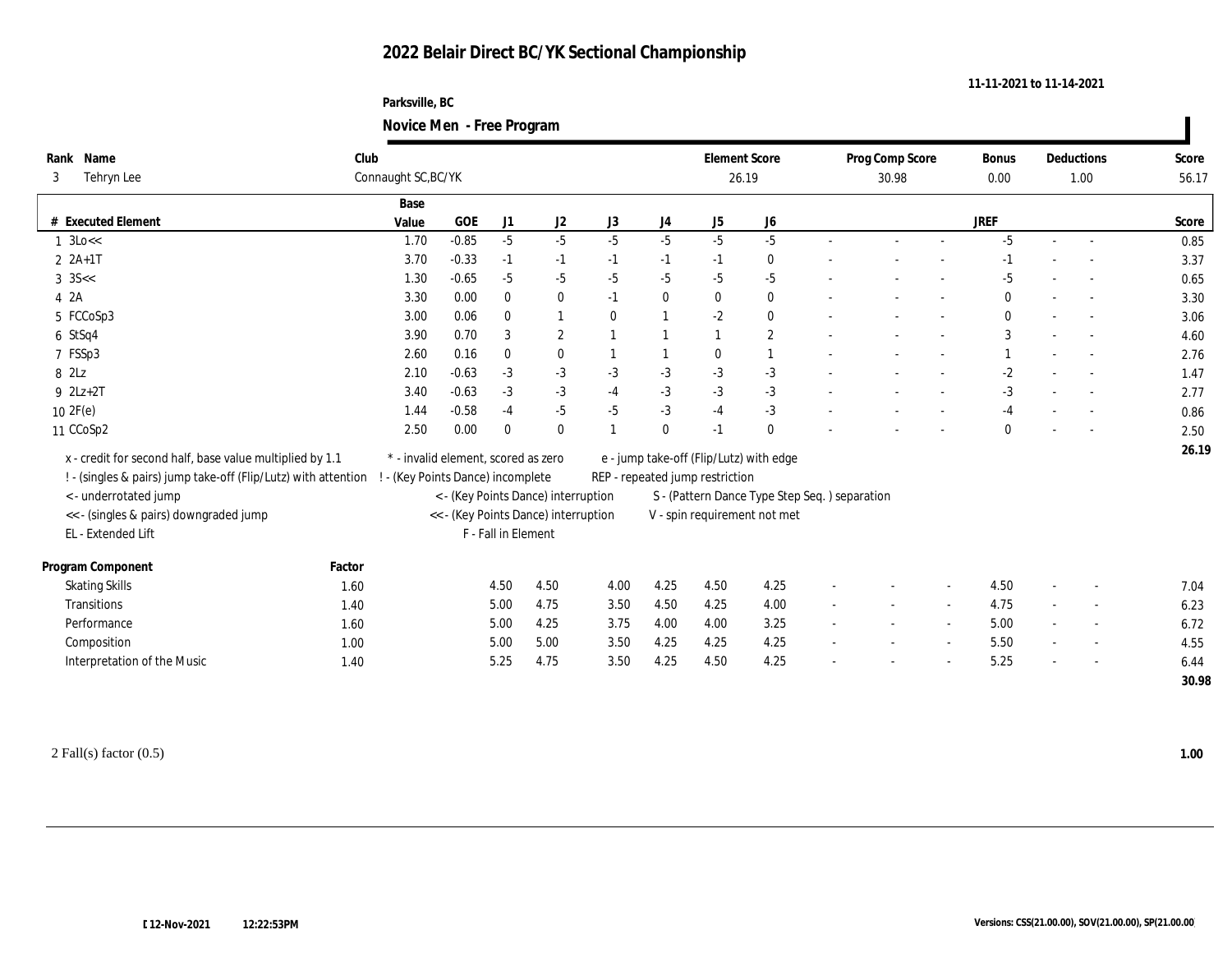### **Parksville, BC Novice Men - Free Program**

|                                                                |        |                                     |                                     |                     | $\sigma$                             |                  |                                                |                                 |                                         |  |                 |                          |              |                          |            |       |
|----------------------------------------------------------------|--------|-------------------------------------|-------------------------------------|---------------------|--------------------------------------|------------------|------------------------------------------------|---------------------------------|-----------------------------------------|--|-----------------|--------------------------|--------------|--------------------------|------------|-------|
| Rank Name                                                      | Club   |                                     |                                     |                     |                                      |                  |                                                | <b>Element Score</b>            |                                         |  | Prog Comp Score |                          | Bonus        |                          | Deductions | Score |
| Caden Chen<br>4                                                |        | Sungod SC, BC/YK                    |                                     |                     |                                      |                  |                                                |                                 | 25.09                                   |  | 26.14           |                          | 0.00         |                          | 2.00       | 49.23 |
|                                                                |        | Base                                |                                     |                     |                                      |                  |                                                |                                 |                                         |  |                 |                          |              |                          |            |       |
| # Executed Element                                             |        | Value                               | <b>GOE</b>                          | J1                  | J2                                   | $_{\mathrm{J}3}$ | $_{\mathrm{J}4}$                               | ${\rm J}5$                      | ${\bf J6}$                              |  |                 |                          | <b>JREF</b>  |                          |            | Score |
| $1 2F+2T$                                                      |        | 3.10                                | $-0.14$                             | $-1$                | $-1$                                 | $-1$             | $-2$                                           | $\mathbf{0}$                    | $\mathbf{0}$                            |  |                 | $\overline{\phantom{a}}$ | $-1$         | $\sim$                   |            | 2.96  |
| 2 3S                                                           |        | 4.30                                | $-0.69$                             | $-2$                | $-1$                                 | $-1$             | $-2$                                           | $-2$                            | $-1$                                    |  |                 |                          | $-2$         |                          |            | 3.61  |
| $3 \text{ } 3$ Lo<                                             |        | 3.92                                | $-1.96$                             | $-5$                | $-5$                                 | $-5$             | $-5$                                           | $-5$                            | $-5$                                    |  |                 |                          | $-5$         |                          |            | 1.96  |
| 4 CoSpB                                                        |        | 1.50                                | 0.00                                | $\bf{0}$            | $\bf{0}$                             | $\bf{0}$         | $-1$                                           | $\bf{0}$                        | $\bf{0}$                                |  |                 |                          |              |                          |            | 1.50  |
| $5 \text{ } 3\text{Lo} \leftarrow \text{SEQ} + 1\text{T*}$     |        | 3.14                                | $-1.96$                             | $-5$                | $-5$                                 | $-5$             | $-5$                                           | $-5$                            | $-5$                                    |  |                 |                          | $-5$         |                          |            | 1.18  |
| $62F+1Eu+2S$                                                   |        | 3.60                                | $-0.22$                             | $-2$                | $-1$                                 | $-2$             | $-1$                                           | $\bf{0}$                        | $-1$                                    |  |                 |                          | $-1$         |                          |            | 3.38  |
| 7 2A                                                           |        | 3.30                                | $-1.65$                             | $-5$                | $-5$                                 | $-5$             | $-5$                                           | $-5$                            | $-5$                                    |  |                 |                          | $-5$         |                          |            | 1.65  |
| 8 2Lz                                                          |        | 2.10                                | 0.00                                | $\bf{0}$            | $\bf{0}$                             | $\mathbf{1}$     | $\bf{0}$                                       | $\bf{0}$                        | $\boldsymbol{0}$                        |  |                 | $\sim$                   | $\bf{0}$     | $\sim$                   |            | 2.10  |
| 9 StSq2                                                        |        | 2.60                                | $-0.05$                             | $-1$                | $-2$                                 | $\bf{0}$         | $\bf{0}$                                       | $\bf{0}$                        | $\mathbf{1}$                            |  |                 |                          | $\mathbf{0}$ |                          |            | 2.55  |
| 10 CCoSp2                                                      |        | 2.50                                | 0.00                                | $\mathbf{0}$        | $\mathbf{1}$                         | $-1$             | $\mathbf{1}$                                   | $-1$                            | $\bf{0}$                                |  |                 |                          | $\bf{0}$     |                          |            | 2.50  |
| 11 FSSpB                                                       |        | 1.70                                | 0.00                                | $-2$                | $-1$                                 | $\bf{0}$         | $\bf{0}$                                       |                                 | $\mathbf{0}$                            |  |                 |                          |              |                          |            | 1.70  |
| x - credit for second half, base value multiplied by 1.1       |        | * - invalid element, scored as zero |                                     |                     |                                      |                  |                                                |                                 | e - jump take-off (Flip/Lutz) with edge |  |                 |                          |              |                          |            | 25.09 |
| ! - (singles & pairs) jump take-off (Flip/Lutz) with attention |        | ! - (Key Points Dance) incomplete   |                                     |                     |                                      |                  |                                                | REP - repeated jump restriction |                                         |  |                 |                          |              |                          |            |       |
| <- underrotated jump                                           |        |                                     | < - (Key Points Dance) interruption |                     |                                      |                  | S - (Pattern Dance Type Step Seq. ) separation |                                 |                                         |  |                 |                          |              |                          |            |       |
| << - (singles & pairs) downgraded jump                         |        |                                     |                                     |                     | << - (Key Points Dance) interruption |                  |                                                |                                 | V - spin requirement not met            |  |                 |                          |              |                          |            |       |
| EL - Extended Lift                                             |        |                                     |                                     | F - Fall in Element |                                      |                  |                                                |                                 |                                         |  |                 |                          |              |                          |            |       |
| Program Component                                              | Factor |                                     |                                     |                     |                                      |                  |                                                |                                 |                                         |  |                 |                          |              |                          |            |       |
| <b>Skating Skills</b>                                          | 1.60   |                                     |                                     | 4.00                | 4.00                                 | 4.00             | 3.50                                           | 4.75                            | 3.25                                    |  |                 |                          | 4.75         | $\overline{\phantom{a}}$ |            | 6.48  |
| Transitions                                                    | 1.40   |                                     |                                     | 3.50                | 3.75                                 | 3.50             | 3.50                                           | 5.00                            | 2.75                                    |  |                 |                          | 4.25         | $\sim$                   |            | 5.18  |
| Performance                                                    | 1.60   |                                     |                                     | 3.25                | 3.75                                 | 3.75             | 3.00                                           | 5.00                            | 2.75                                    |  |                 | $\sim$                   | 4.25         | $\sim$                   |            | 5.76  |
| Composition                                                    | 1.00   |                                     |                                     | 3.50                | 4.00                                 | 3.50             | 3.25                                           | 5.00                            | 2.50                                    |  |                 |                          | 4.50         | $\overline{\phantom{a}}$ |            | 3.75  |
| Interpretation of the Music                                    | 1.40   |                                     |                                     | 3.50                | 3.75                                 | 3.00             | 3.25                                           | 5.50                            | 2.75                                    |  |                 |                          | 4.25         | ÷                        |            | 4.97  |
|                                                                |        |                                     |                                     |                     |                                      |                  |                                                |                                 |                                         |  |                 |                          |              |                          |            | 26.14 |
|                                                                |        |                                     |                                     |                     |                                      |                  |                                                |                                 |                                         |  |                 |                          |              |                          |            |       |

**11-11-2021 to 11-14-2021**

 $\blacksquare$